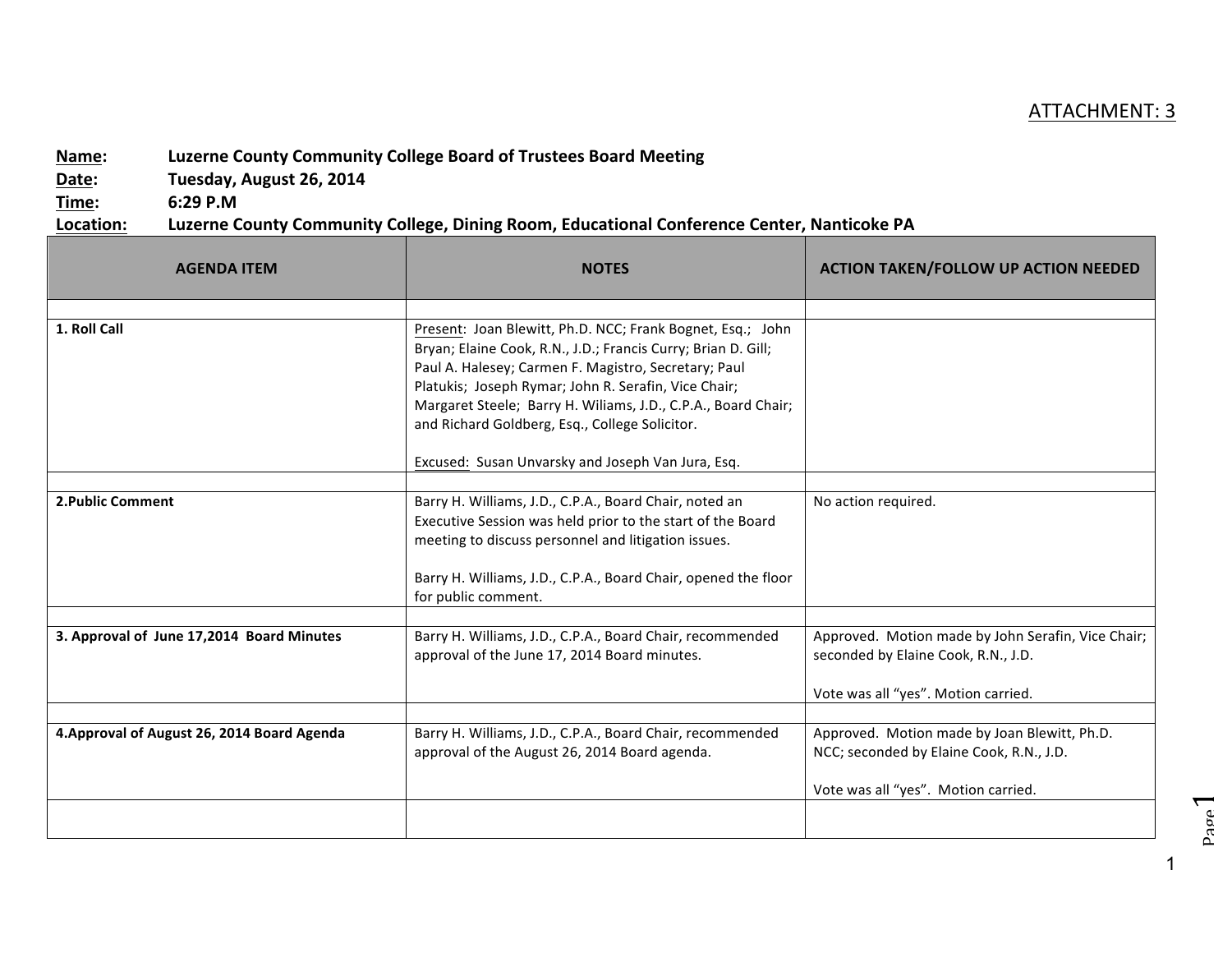| 5.Luzerne County Community College & Bloomsburg   | 5. At this time Board Chair Williams introduced Dr. Ira Blake, | 5. No action required. |
|---------------------------------------------------|----------------------------------------------------------------|------------------------|
| <b>University of Pennsylvania Dual Admissions</b> | Provost and Senior vice President for Academic Affairs at      |                        |
| Agreement                                         | Bloomsburg University; Tom Fletcher, Associate Vice            |                        |
|                                                   | President and Dean of Extended Programs at Bloomsburg          |                        |
|                                                   | University; and Bonnie Martin, Manager,                        |                        |
|                                                   | Communications/Media Relations for Bloomsburg                  |                        |
|                                                   | University.                                                    |                        |
|                                                   |                                                                |                        |
|                                                   | President Leary noted with the many challenges students        |                        |
|                                                   | can face while pursuing an advanced degree -- financially,     |                        |
|                                                   | academically and personally - it is important for colleges     |                        |
|                                                   | and universities to work collaboratively to help students      |                        |
|                                                   | overcome those challenges and give them the support they       |                        |
|                                                   | need to meet their academic and career goals.                  |                        |
|                                                   |                                                                |                        |
|                                                   | LCCC and Bloomsburg University of Pennsylvania have a          |                        |
|                                                   | long history of doing just that - working collaboratively to   |                        |
|                                                   | enhance learning opportunities for our students. This          |                        |
|                                                   | agreement further enriches our collaborative partnership as    |                        |
|                                                   | it provides for a smooth transition for LCCC graduates to      |                        |
|                                                   | transfer from the community college to Bloomsburg to           |                        |
|                                                   | complete their bachelor's degree.                              |                        |
|                                                   | Bloomsburg University has proven to be a very popular          |                        |
|                                                   | choice for LCCC graduates who continue their education in      |                        |
|                                                   | pursuit of a bachelor's degree. With our long and mutually     |                        |
|                                                   | beneficial relationship, and Bloomsburg's high ratings         |                        |
|                                                   | among LCCC students, it is fitting that the first Dual         |                        |
|                                                   | Admissions Agreement LCCC has entered into with a state        |                        |
|                                                   | university is with Bloomsburg University of Pennsylvania.      |                        |
|                                                   |                                                                |                        |
| 6. Report of Officers and Agents                  | 6. President Leary reported the LCCC's Communication Arts      |                        |
| President's Report<br>$\circ$                     | Department recently received a national award for its          |                        |
|                                                   | weekly half-hour culinary series Cooking Classic. Cooking      |                        |
|                                                   | Classic was recognized with a Telly Award in the educational   |                        |
|                                                   | program category. Telly Awards showcase outstanding non-       |                        |
|                                                   | network and cable TV programming.                              |                        |
|                                                   |                                                                |                        |
|                                                   |                                                                |                        |
|                                                   | The Cooking Classic series is designed by the                  |                        |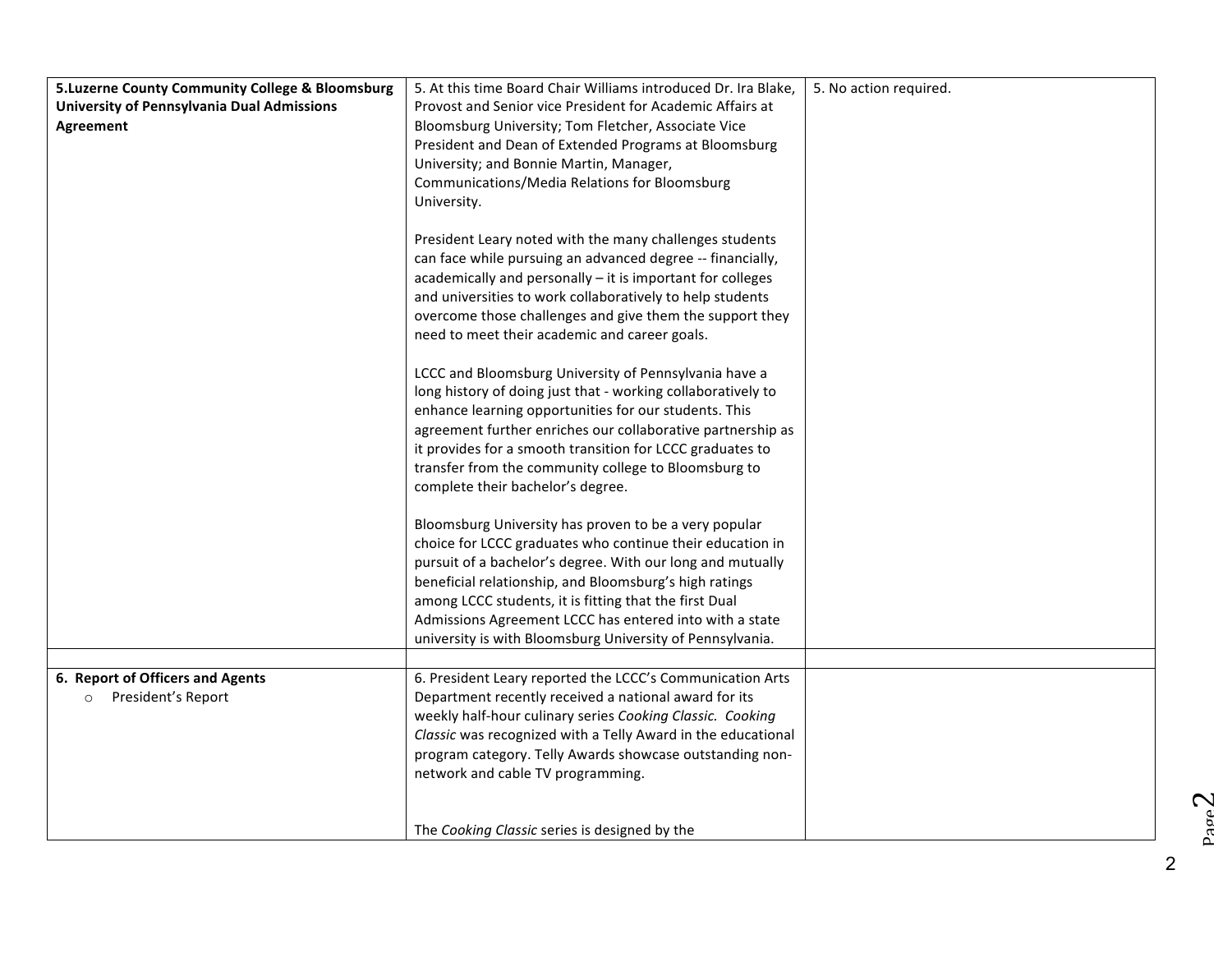| Communications Arts Department, led by Thomas McHugh,<br>Department Chair and award winning television producer,<br>in conjunction with the Hotel/Restaurant Management<br>Department. This interdepartmental project, filmed at the<br>LCCC Joseph A. Paglianite Culinary Institute, enables<br>Communication Arts and Culinary students to work side-by-<br>side with practicing professionals to produce and appear in<br>a regionally broadcast television program.                                                                                                                                                                                                                                                                                                                                                                                                                                                                                                                                                    |  |
|----------------------------------------------------------------------------------------------------------------------------------------------------------------------------------------------------------------------------------------------------------------------------------------------------------------------------------------------------------------------------------------------------------------------------------------------------------------------------------------------------------------------------------------------------------------------------------------------------------------------------------------------------------------------------------------------------------------------------------------------------------------------------------------------------------------------------------------------------------------------------------------------------------------------------------------------------------------------------------------------------------------------------|--|
| In an effort to enhance the academic success and college<br>readiness of Wilkes-Barre Area School District students,<br>Luzerne County Community College and the district have<br>joined forces to develop an innovative and engaging college<br>math track project for senior students at GAR, Meyers and<br>Coughlin. Through this program, students first completed a<br>non-credited course designed to teach calculator-free<br>mathematical concepts necessary for successful college<br>level placement. After successfully completing the<br>foundational math course, students can enroll in a college-<br>level mathematics class where they will earn 3 college<br>credits upon successful completion. As part of the<br>agreement between the College and WBASD, LCCC will<br>provide tuition assistance for the students who enroll in the<br>college-level math class. 80 students have registered for<br>the program. The College hopes to develop similar<br>agreements with other local school districts. |  |
| The College has been approved by the Commonwealth to<br>expand our Educational Improvement Tax Credit (EITC)<br>program to additional school districts. Wilkes-Barre Area,<br>Hanover Area, Berwick and Wyoming Valley West school<br>districts now join Nanticoke, Pittston and Hazleton school<br>districts as approved to receive EITC funding.<br>These funds are raised to support Early College initiatives,<br>specifically, tuition assistance for students in the approved<br>districts who are enrolled in LCCC's Early College program.<br>The EITC program enables donors to contribute to LCCC's<br>Early College fund and receive tax credit.                                                                                                                                                                                                                                                                                                                                                                |  |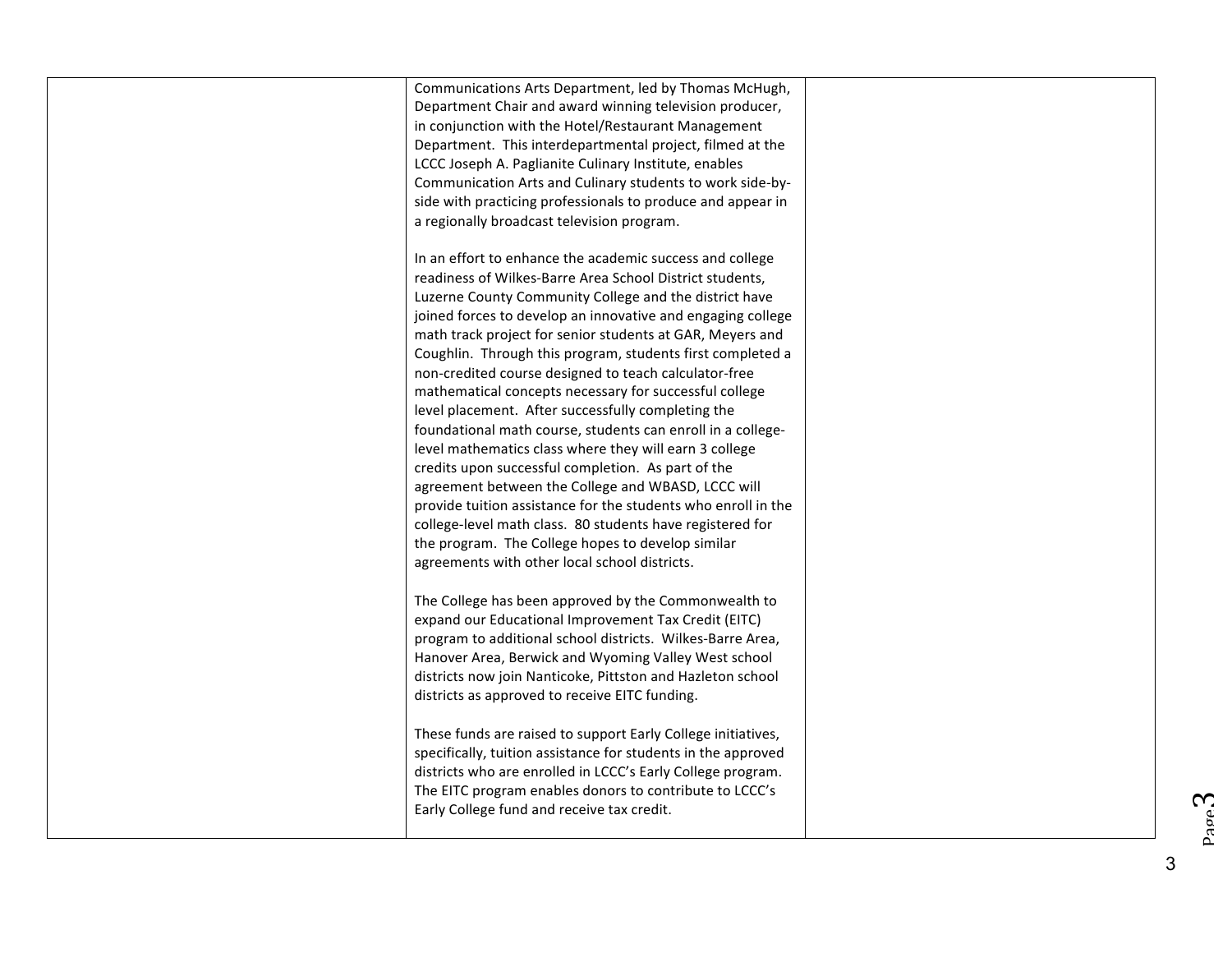Luzerne County Community College's first Introduction to Welding class completed its training this month. The welding curriculum is the latest addition to LCCC's JobTrakPa program, funded by the Department of Labor TAACCCT grant. The Introduction to Welding course combines theory and applied shop practice to prepare JobTrakPa students for entry-level employment. The program complies with national standards established by the American Welding Society (AWS). According to O'NET online, a partner of the national job center, welding is one of the occupations expected to grow rapidly in the next several years.

The College will hold its opening in-service for the Fall semester on Thursday, August 28, 2014, for all college faculty and staff. In-service programs for adjunct faculty are also being held tonight in Shamokin, and Thursday night here on our main campus. In addition, all adjunct faculty who are new to the College are invited to attend a New Adjunct Orientation session.

Two Assessment Day events were held over the summer to allow staff to share the results of their assessments, to gain a broader perspective of how the assessment process works, and to get input from their colleagues to help them improve their plans. The Assessment Council is evaluating the current assessment practices at the College to identify any areas in need of improvement.

Both the Leadership Team and the Strategic Plan Design Team held retreats over the summer to review data on the College's achievement of goals and to plan for the coming years. The focus of planning this year is on enrollment and retention of students. Many good initiatives were discussed at these events. The College leaders are now reviewing proposed initiatives to determine feasibility and work into their division plans moving forward.

The follow College staff members have been selected to

P<sub>age</sub>4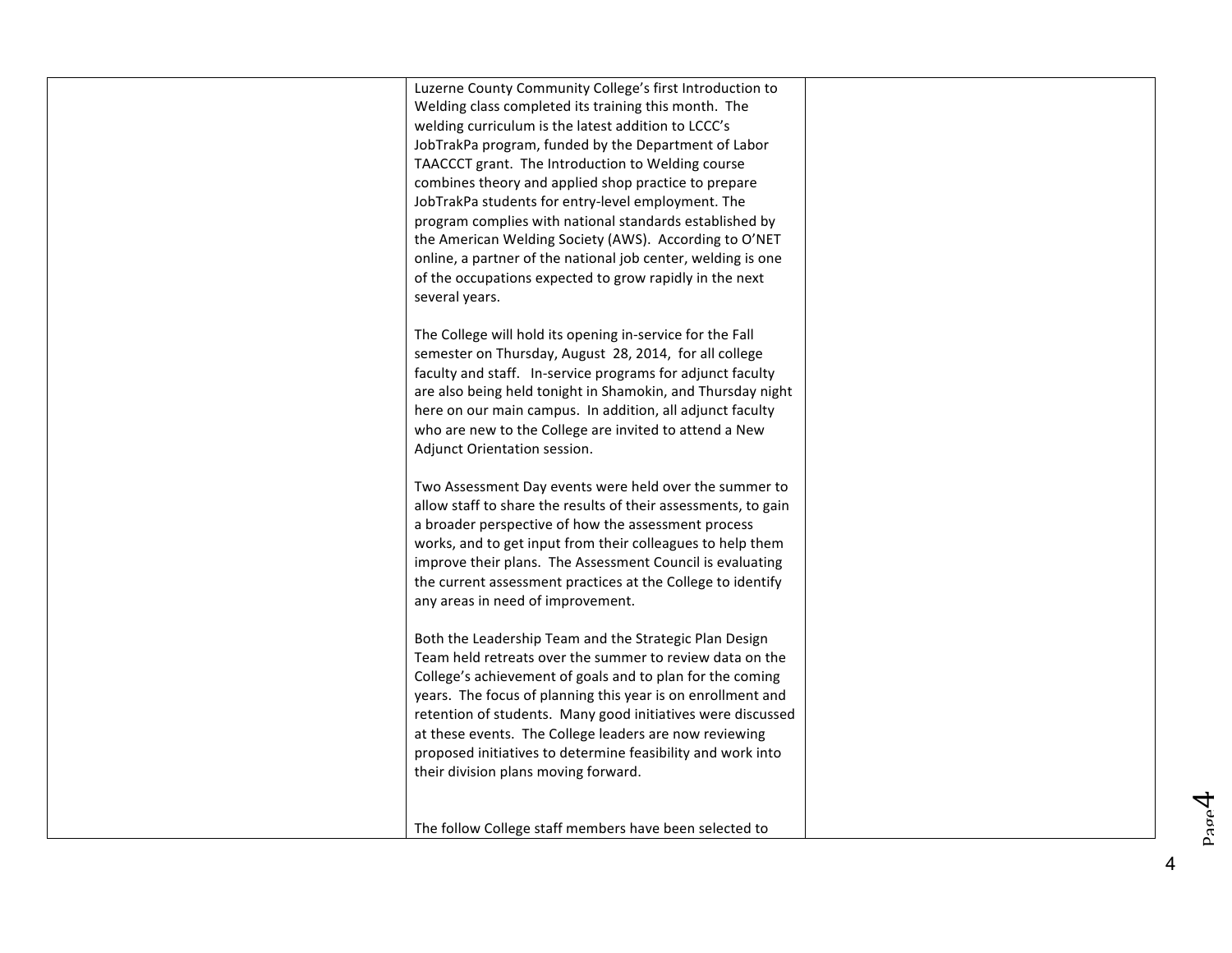|                               | participate in the Leadership LCCC program for 2014/2015:<br>Noreen Brzozowski, Assistant Professor of Nursing;<br>Edwin Colon, Assistant to Registrar; and,<br>Linda Condusta, Title III Coordinator.<br>In the fall the Board will be hearing a presentation by this<br>year's Leadership graduating class on their group project                                                                                                                                                                                                                                                                                                                                          |  |
|-------------------------------|------------------------------------------------------------------------------------------------------------------------------------------------------------------------------------------------------------------------------------------------------------------------------------------------------------------------------------------------------------------------------------------------------------------------------------------------------------------------------------------------------------------------------------------------------------------------------------------------------------------------------------------------------------------------------|--|
| Treasurer's Report<br>$\circ$ | and their experiences in the Leadership Program.<br>Joseph Gasper, Dean of Finance presented the following<br>Treasurer's report. When compared to the prior fiscal year<br>the Current Fund Income of \$39,762,000 is up .62% and<br>Expenses of \$38,540,000 are down 4.46%. Bookstore<br>Income is down \$124,000, a decrease of 3.19% and the<br>Expenses \$106,000, a 3.21% decrease. Food Service Income<br>decreased \$37,000 and expenses increased \$16,000. Plant<br>Fund Income is down \$419,000 and Expenditures have<br>increased \$932,000.                                                                                                                   |  |
|                               | Tuition income increased \$1,185,000. The report does not<br>reflect the final transfer of general service fees in the<br>current fund to student activity fund which will reduce the<br>variance listed. Continuing Education revenue is down<br>\$99,000 and is detailed on the report. The decrease to the<br>County Appropriation is related to timing of the payment.<br>Non-Sponsor Local Income increased \$149,000 mainly due<br>to the tuition increase.                                                                                                                                                                                                            |  |
|                               | Current Fund Expenditures: Fringe Benefits down 6.77%<br>which at this point is attributable to lower health care costs.<br>The final adjustments for Compensated Absences and OPEB<br>will be made once the calculation is completed for the fiscal<br>year. Replacement salaries due to retirements and<br>Administrative position vacancies account for the variance<br>in salaries. Service Fees are up due to the ADP upgrade.<br>Legal fees are based on the amount of legal work billed<br>outside of the retainer. The Postage variance is related to<br>the timing of replenishing the meter. Lower Winter<br>Temperatures and an increase in the anticipated usage |  |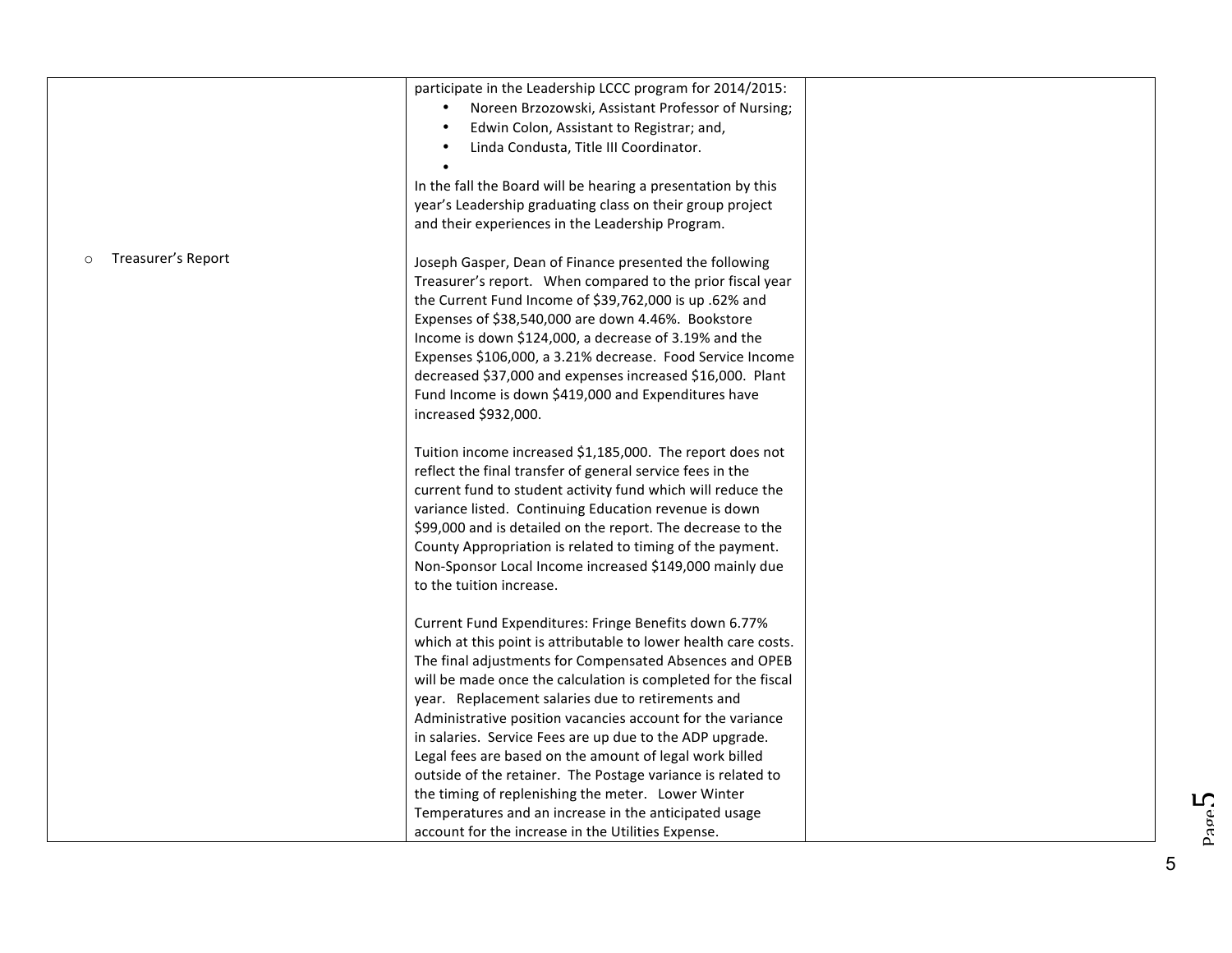|                                     | Bookstore Report: Interest Income is down due to the long<br>term investment that was made. Textbook sales are down<br>and are in line with the enrollment. Expenses for Fringe<br>Benefits and Salaries are down due to one full time staff<br>reduction. Textbook and other related purchases were<br>adjusted accordingly on the prior and current year<br>enrollment.                     |  |
|-------------------------------------|-----------------------------------------------------------------------------------------------------------------------------------------------------------------------------------------------------------------------------------------------------------------------------------------------------------------------------------------------------------------------------------------------|--|
|                                     | Food Service: Food Sales are level for the current period.<br>The sign on bonus received in the prior year accounts for<br>the decrease in Vending Machine Income. Fringe Benefits<br>are up due to mandatory increases. Salaries increased due<br>to less part time vacancies this fiscal year. Food Supplies<br>increased slightly for this period.                                         |  |
|                                     | Plant Fund: The Commonwealth Appropriation is up this<br>year due to the disbursement of Capital funds for the<br>Equipment and Furniture that were approved this fiscal<br>year. The variance in the County Appropriation is related to<br>timing of the payment. Equipment and Furniture Purchases<br>are up due to Capital Projects that were approved this fiscal<br>year.                |  |
|                                     | Please note that this is a Preliminary Report for June 30 <sup>th</sup><br>and is being compared to the final numbers from the<br>previous fiscal year. There are still some adjusting journal<br>entries that will be posted and will change these preliminary<br>numbers presented this evening.                                                                                            |  |
|                                     | At this time Mr. Gasper introduced the new Controller,<br>Pamela Heard.                                                                                                                                                                                                                                                                                                                       |  |
| <b>Foundation Report</b><br>$\circ$ | Sandra Nicholas, Executive Director, Institutional<br>Advancement, reported the college was approved by the<br>Commonwealth of Pennsylvania to expand our EITC<br>Solicitation program. We will be moving forward<br>aggressively to solicit funds from area businesses to support<br>this program. We will be giving to tuition assistance to those<br>students who qualify for the program. |  |

 $\mathsf{p}^{\mathtt{advd}}$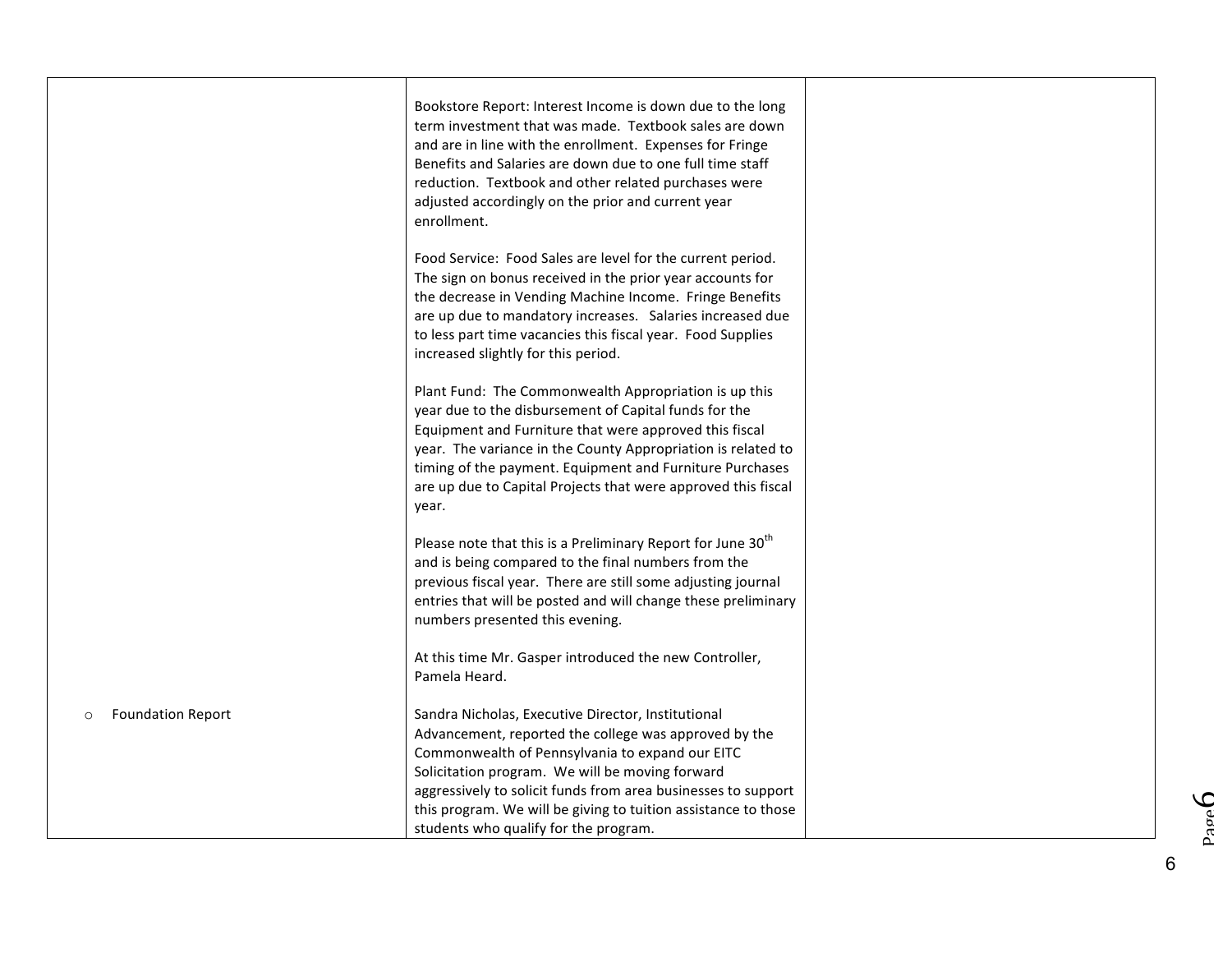| The Foundation awarded \$203,000 in scholarship awarded<br>this Fall semester. 299 students received assistance, and<br>\$2,461 was provided in emergency aid before the start of                                                                                                                                                                                   |  |
|---------------------------------------------------------------------------------------------------------------------------------------------------------------------------------------------------------------------------------------------------------------------------------------------------------------------------------------------------------------------|--|
| the semester.                                                                                                                                                                                                                                                                                                                                                       |  |
| The Blue Ribbon Foundation of the Blue Cross awarded<br>Luzerne County Community College \$7,000 in support of<br>supplies for the dental clinic for preventive services to<br>uninsured adults and children.                                                                                                                                                       |  |
| The Foundation audit is underway and being performed by<br>Parente Beard.                                                                                                                                                                                                                                                                                           |  |
| The Foundation recently received an endowment gift by<br>Anne Bedwick, widow of former trustee Paul Bedwick to<br>permanently fund the Bedwick Family Endowed Scholarship.                                                                                                                                                                                          |  |
| The Foundation is seeking sponsorships for the 22 <sup>nd</sup> Annual<br>Scholarship Donor/Community Outreach Dinner, October<br>14, 2014 to be held at the Woodlands. Funds scholarships,<br>book fund and equipment.                                                                                                                                             |  |
| The college's website has been redesigned; it is now more<br>colorful, more informational (recruiting, financial aid) easier<br>to navigate.                                                                                                                                                                                                                        |  |
| Ms. Nicholas recognized Bob Bogdon, Director of Marketing<br>and Connie Toporcer, Director of Technical and Internet<br>Services for their hard work over the summer of in<br>redesigning and executing the technical programming it<br>took. This involved working with most departments across<br>campus, validating information and adding many new<br>features. |  |
| On September 11 <sup>th</sup> the College will hold a ceremony at 3 pm<br>at the Walk of Honor. A ceremony and dedication of bricks<br>will be held.                                                                                                                                                                                                                |  |
|                                                                                                                                                                                                                                                                                                                                                                     |  |

 $P_{\text{app}}$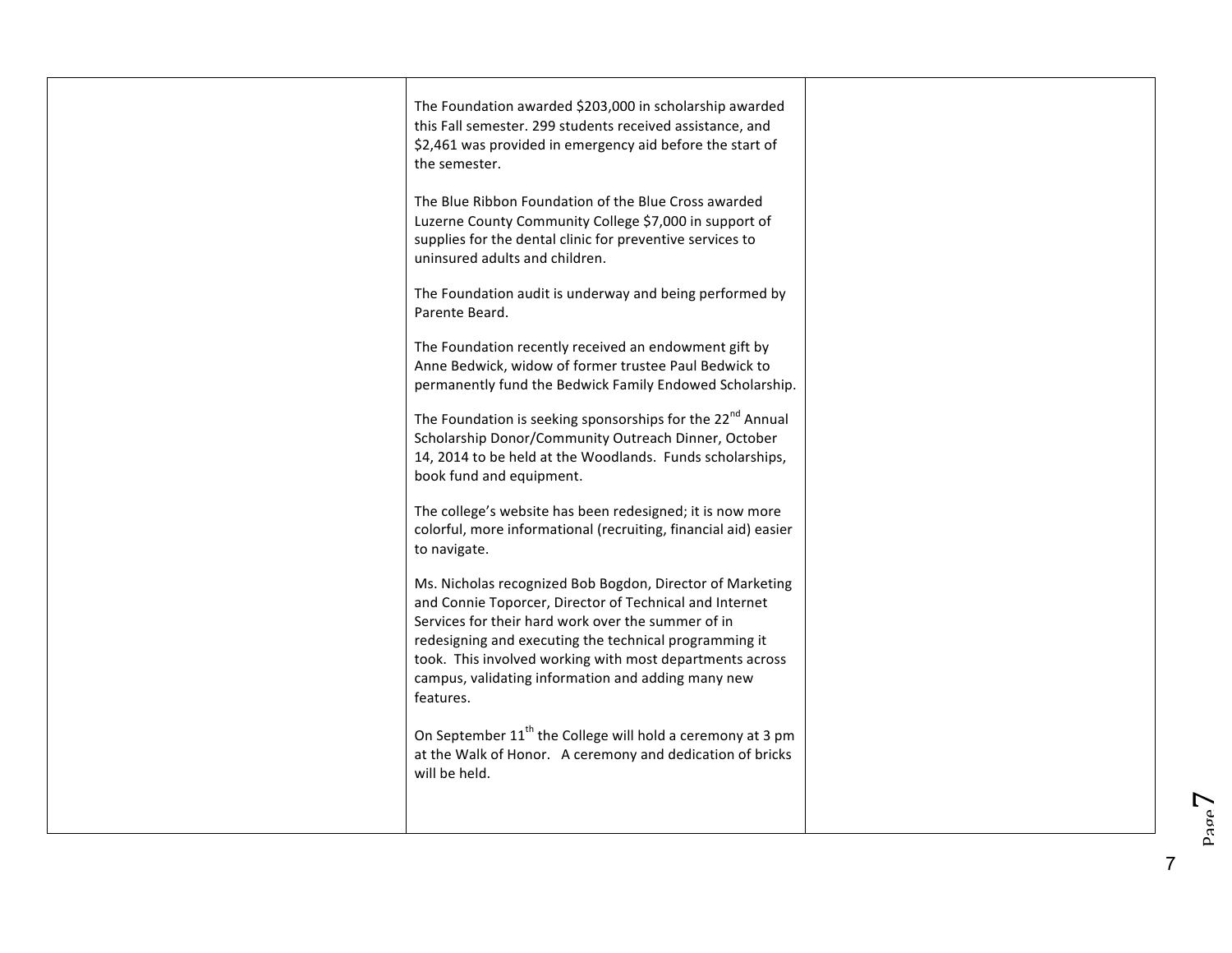| 7. Report/Action of the Executive Committee<br>7A. 2014-2015 Board of Trustees Meeting Schedule | 7. Board Chair Williams recommended the Luzerne County<br>Community College Board of Trustees the 2014-2015 Board<br>meeting schedule as presented.                                                                                                                                                                                                                                    | 7. Approved. Motion made by Board Chair Williams;<br>seconded by Joan Blewitt, Ph.D., NCC.                                            |
|-------------------------------------------------------------------------------------------------|----------------------------------------------------------------------------------------------------------------------------------------------------------------------------------------------------------------------------------------------------------------------------------------------------------------------------------------------------------------------------------------|---------------------------------------------------------------------------------------------------------------------------------------|
|                                                                                                 |                                                                                                                                                                                                                                                                                                                                                                                        | Vote was all "yes". Motion carried.                                                                                                   |
| 8. Report/Action of the Academic Committee                                                      | 8. Paul Platukis, Committee Chair, presented the following<br>Academic Committee report.                                                                                                                                                                                                                                                                                               |                                                                                                                                       |
| 8A. Recommendation to approve Program Additions,<br>Deletions and Modifications.                | 8A. Recommend the Luzerne County Community College<br>Board of Trustees approve the program additions, deletions,<br>and modifications as presented in the packet.<br>Committee Chair Platukis acknowledged Richard Golderg,<br>Esq. for his achievement as noted in the local paper.                                                                                                  | 8A. Approved. Motion made Paul Platukis,<br>Committee Chair; seconded by Francis Curry.<br>Vote was all "yes". Motion carried.        |
|                                                                                                 |                                                                                                                                                                                                                                                                                                                                                                                        |                                                                                                                                       |
| 9. Report/Action of the Finance Committee                                                       | 9. Carmen F. Magistro, Committee Chair, presented the<br>following Finance Committee report.                                                                                                                                                                                                                                                                                           |                                                                                                                                       |
| 9A. Summary of Payments                                                                         | 9A. Recommend the Luzerne County Community College<br>Board of Trustees approve the summary of payments as<br>of payments as presented.                                                                                                                                                                                                                                                | 9A. Approved. Motion made by John R. Serafin, Vice<br>Chair; seconded by Joseph Rymar.<br>Vote was all "yes". Motion carried.         |
| 9B. RFP, Advertising Agency of Record                                                           | 9B. Recommend the Luzerne County Community College<br>Board of Trustees the proposal to Interact, a company that<br>will provide services to the College for three (3) year cost of<br>\$55,500.00.                                                                                                                                                                                    | 9B. Approved. Motion made by Elaine Cook, R.N.,<br>J.D.; seconded by Joan Blewitt, Ph.D., NCC.<br>Vote was all "yes". Motion carried. |
| 9C. Agreement Between City of Nanticoke and LCCC                                                | 9C. Recommend the Luzerne County Community College<br>Board of Trustees approve the Agreement Between the<br>City of Nanticoke and Luzerne County Community College.<br>The Agreement would allow Luzerne County Community<br>College to be designated as the Access Channel Manager<br>for the educational government access channel provided by<br>Comcast to the city of Nanticoke. | 9C. Approved. Motion made by Joseph Rymar;<br>seconded by John Bryan.<br>Vote was all "yes". Motion carried.                          |
| 9D. Blue Cross of NEPA Administration                                                           | 9D, Recommend Luzerne County Community College Board<br>of Trustees enter into a three (3) year contractual agreement                                                                                                                                                                                                                                                                  | 9D. Approved. Motion made by John Serafin, Vice<br>Chair; seconded by John Bryan.                                                     |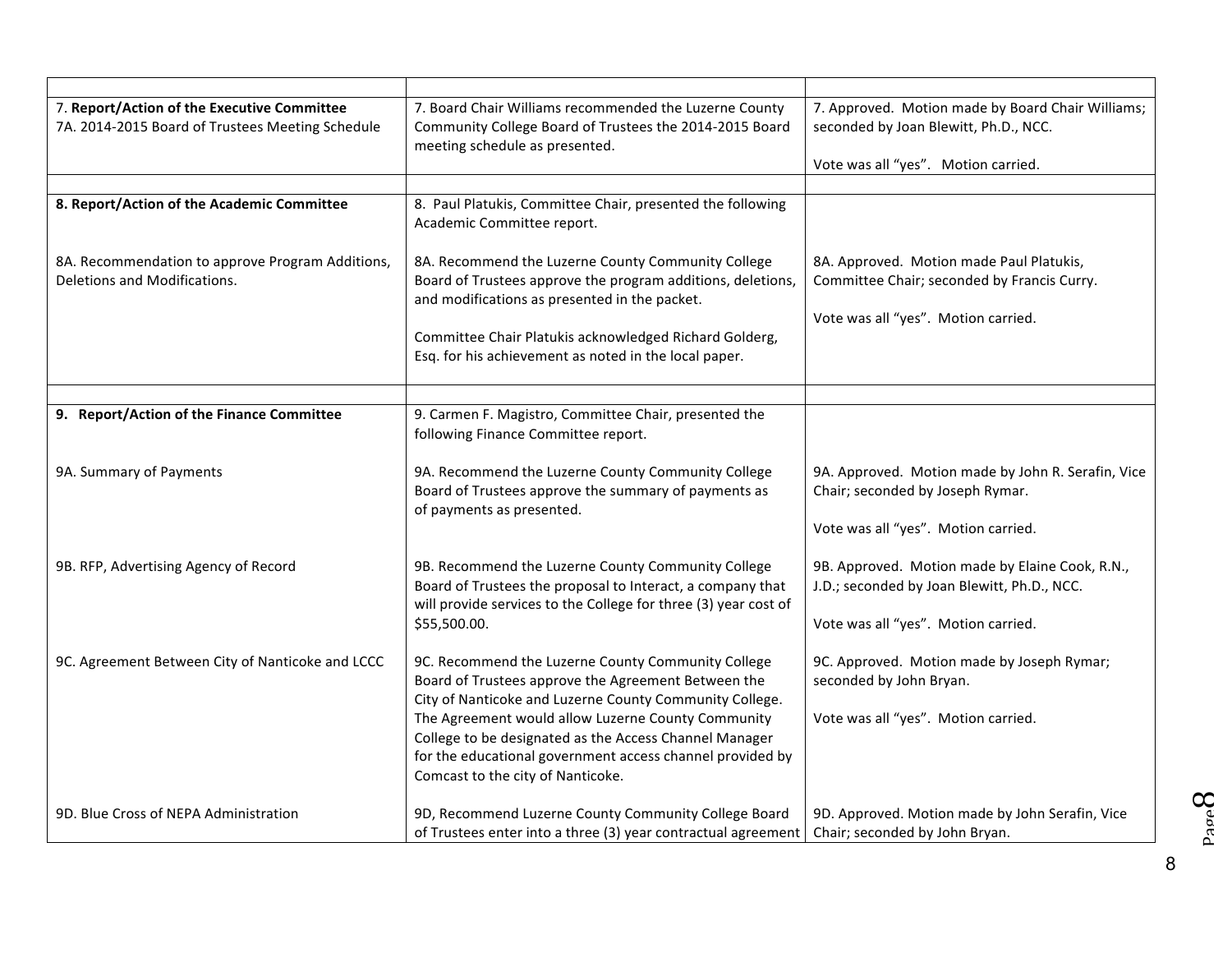|                                                             | with Blue Cross of Northeastern Pennsylvania to provide<br>administrative services related to Luzerne County<br>Community College health insurance plan.                                                                                                                                                                                                                                                                                                        | Vote was all "yes". Motion carried.                                                                                                                                                                                                                                                                                                                                                                                                                                                                                                                                                                             |
|-------------------------------------------------------------|-----------------------------------------------------------------------------------------------------------------------------------------------------------------------------------------------------------------------------------------------------------------------------------------------------------------------------------------------------------------------------------------------------------------------------------------------------------------|-----------------------------------------------------------------------------------------------------------------------------------------------------------------------------------------------------------------------------------------------------------------------------------------------------------------------------------------------------------------------------------------------------------------------------------------------------------------------------------------------------------------------------------------------------------------------------------------------------------------|
| 9E. Wilkes Barre Center Lease                               | 9E. Recommend the Luzerne County Community College<br>Board of Trustees approve the seven (7) year lease proposal<br>from Public Square Partners, LP for the Wilkes-Barre Center.<br>The lease will include 12,000 square feet of space with a<br>starting rate of \$15 per square foot and 3% annual increase.<br>Acceptance of the lease will include approximately \$50,000<br>in renovations to be conducted and paid for by Public<br>Square Partners, LP. | 9E. Approved. Motion made by Carmen F.<br>Magistro, Committee Chair; seconded by Francis<br>Curry.<br>Vote was all "yes". Motion carried                                                                                                                                                                                                                                                                                                                                                                                                                                                                        |
| 9F. Bid #443 for Health Sciences Center Exterior<br>Signage | 9F. Recommend the Luzerne County Community College<br>Board of Trustees approve the award of Bid #443 for Health<br>Sciences Center Exterior Signage to Fieseler Neon Sign Co.<br>Inc. in the amount of \$20,183.40.                                                                                                                                                                                                                                            | 9F. Approved. Motion made by Elaine Cook, R.N.,<br>J.D.; seconded by Paul Halesey.<br>Vote was twelve (12) "yes". Brian Gill abstained<br>from voting. Motion carried.                                                                                                                                                                                                                                                                                                                                                                                                                                          |
| 9G. RFP, Third Party Administration, Medical Services       | 9G. Committee Chair Magistro stated during the Board's<br>work session this evening, a recommendation was made by<br>the administration to retain the services of Elite Brokerage<br>who is the current provider for the College's health<br>insurance program, as per the terms the College outlined<br>during the request for proposal process.                                                                                                               | 9G. Approved. Motion was made by John Bryan;<br>seconded by Francis Curry.<br>At this time Board Chair Williams requested a vote<br>by roll call.<br>Roll call vote: Joan Blewitt, Ph.D. NCC-yes; Frank<br>Bognet, Esq. - no ; John Bryan - no; Elaine Cook, R.N.,<br>J.D. - no; Francis Curry -yes; Brian D. Gill -yes; Paul A.<br>Halesey - yes; Carmen F. Magistro, Secretary -yes;<br>Paul Platukis -no; Joseph Rymar -yes; John R.<br>Serafin, Vice Chair -no; Margaret Steele -no; Barry<br>H. Wiliams, J.D., C.P.A., Board Chair, yes.<br>Vote was seven (7) "yes", and six (6) "no".<br>Motion carried. |
| 10. Report/Action of the Human Resources                    | 10. No report.                                                                                                                                                                                                                                                                                                                                                                                                                                                  |                                                                                                                                                                                                                                                                                                                                                                                                                                                                                                                                                                                                                 |
| Committee                                                   |                                                                                                                                                                                                                                                                                                                                                                                                                                                                 |                                                                                                                                                                                                                                                                                                                                                                                                                                                                                                                                                                                                                 |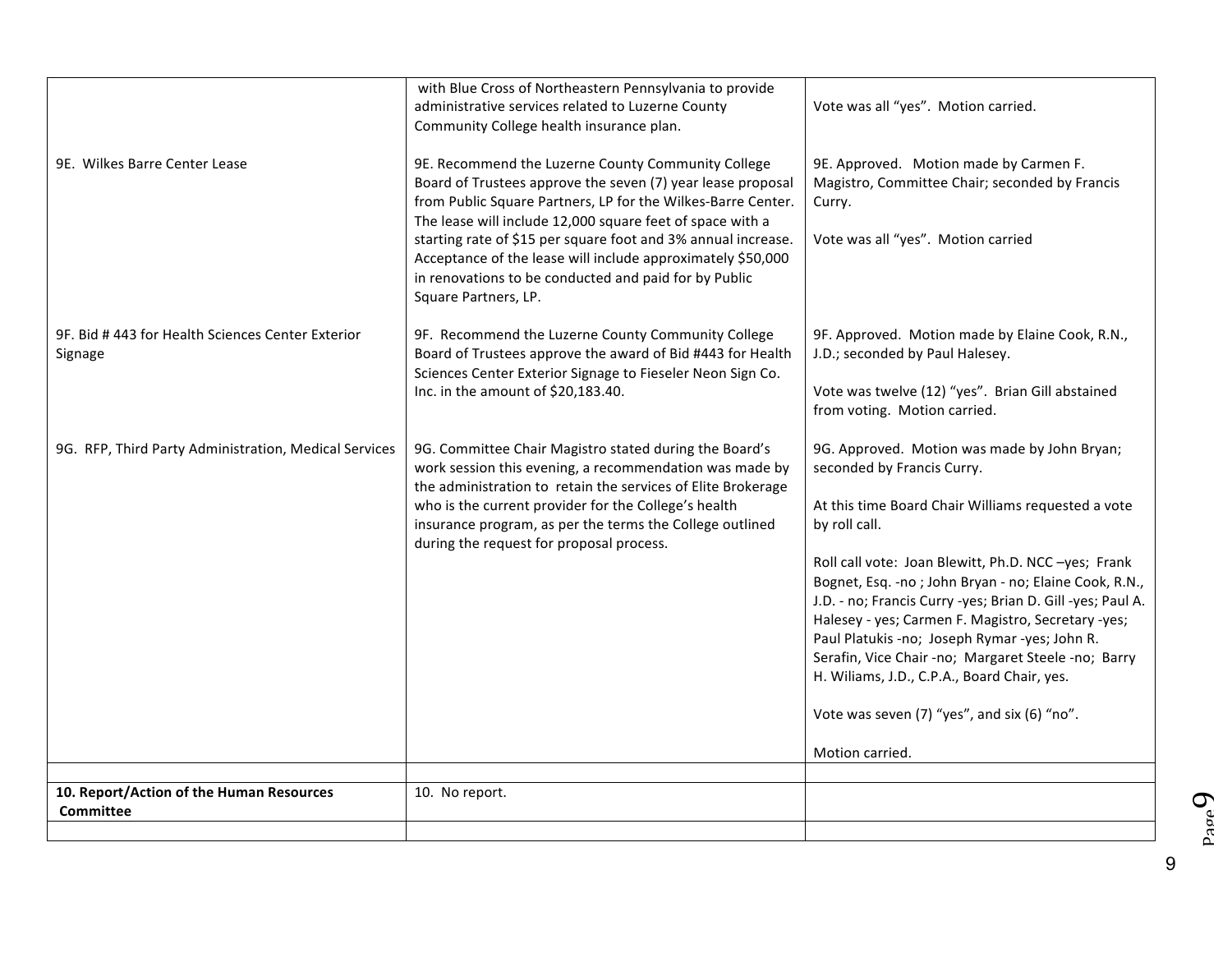|                                                   | <b>Informational Items</b>                                                      |                     |
|---------------------------------------------------|---------------------------------------------------------------------------------|---------------------|
| 1. Unfinished Business of Previous Meeting        | No report.                                                                      | No action required. |
|                                                   |                                                                                 |                     |
| 2.Informational Report of the Executive Committee | Board Chair Williams noted the minutes of the June 2014                         | No action required. |
|                                                   | Executive Committee were included in the Board packets.                         |                     |
|                                                   |                                                                                 |                     |
| 3.Informational Report of the Human Resources     | Information on recent appointments and leave report status                      | No action required. |
| <b>Committee</b>                                  | are located at the end of the Board agenda.                                     |                     |
|                                                   |                                                                                 |                     |
| 4. Communications                                 | Board Chair Wiliams noted communications were included<br>in the board packets. | No action required. |
|                                                   | Joseph Gasper, Dean of Finance, provided a collection                           |                     |
|                                                   | report update; noting \$153,466 was paid on delinquent                          |                     |
|                                                   | accounts.                                                                       |                     |
|                                                   |                                                                                 |                     |
|                                                   | Motion made by Paul Platukis to allow Benecon to re-                            |                     |
|                                                   | calculate their numbers based upon current information                          |                     |
|                                                   | available to all the bidders.                                                   |                     |
|                                                   |                                                                                 |                     |
|                                                   | Motion seconded by Elaine Cook, R.N., J.D.                                      |                     |
|                                                   | Board Chair Williams reiterated that the Board approved                         |                     |
|                                                   | and appointed Elite Brokerage as the College's broker for                       |                     |
|                                                   | health care insurance. Board Chair Williams stated Trustee                      |                     |
|                                                   | Platukis made a motion to allow Benecon recalculate their                       |                     |
|                                                   | numbers based upon current information available.                               |                     |
|                                                   | After further discussion by the members of the Board,                           |                     |
|                                                   | Trustee Paul Platukis made a motion to withdraw his                             |                     |
|                                                   | previous motion. Motion to withdraw Trustee Platukis'                           |                     |
|                                                   | motion was seconded by Elaine Cook, R.N., J.D.                                  |                     |
|                                                   |                                                                                 |                     |
|                                                   | Margaret Steele suggested this issue should be revisited                        |                     |
|                                                   | each year specific to the liabilities. Trustee Steele stated her                |                     |
|                                                   | discomfort this evening was that she was not clear on the                       |                     |
|                                                   | weighted value of the specific costs on an annual basis                         |                     |
|                                                   | compared to the potential liabilities over time.                                |                     |

 $p_{\text{app}}10$